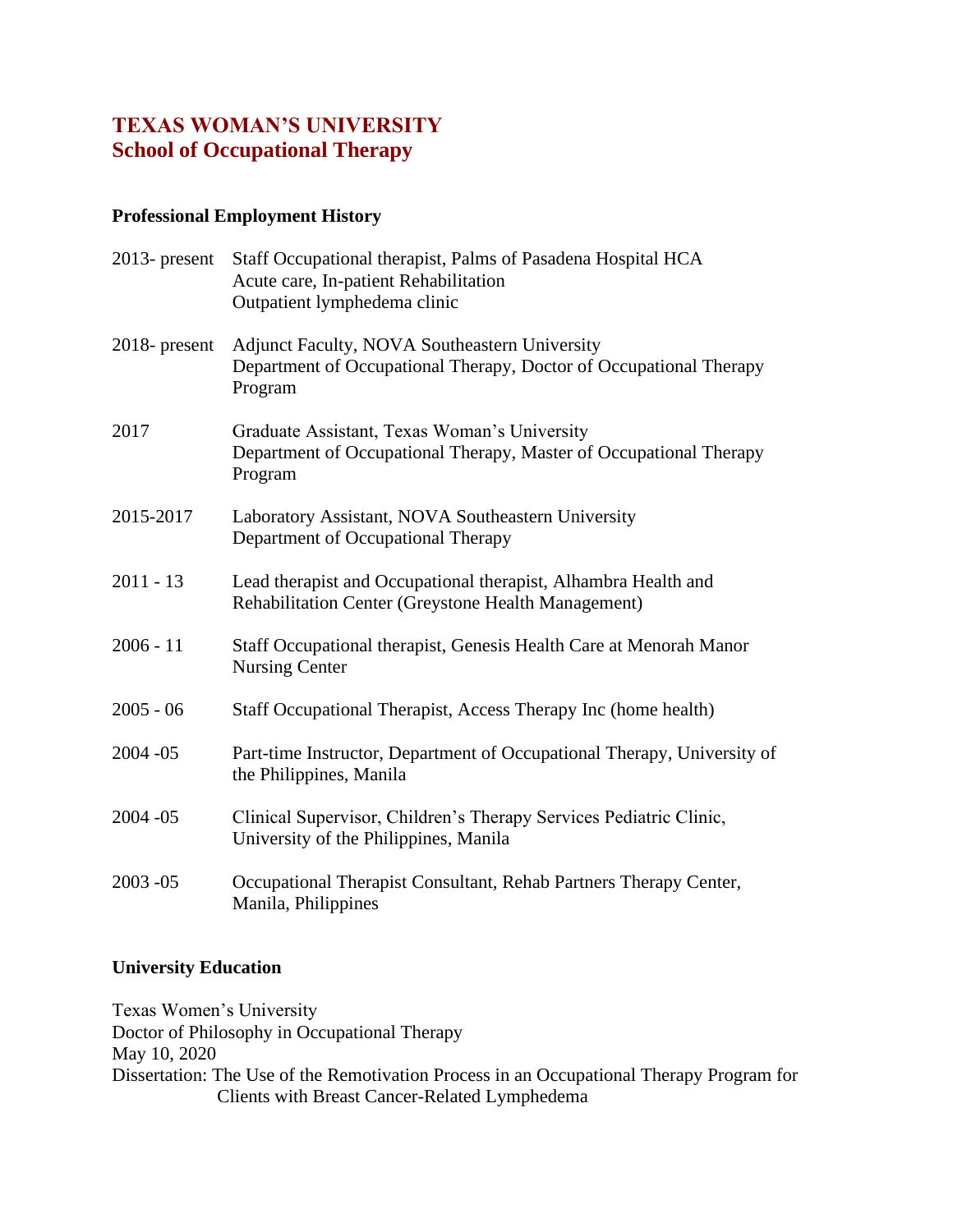University of Florida Master of Health Science, Major: Occupational Therapy May 03, 2011 Thesis: Use of an Occupational Skills Checklist in Discharge Planning

University of the Philippines - Manila Bachelor of Science in Occupational Therapy April 23, 2003 Undergraduate thesis: Psychosocial issues of Filipinos working in Western countries

### **Professional Qualifications**

|              | 2006 - present Licensed Occupational Therapist, Florida Lic #12499                                               |
|--------------|------------------------------------------------------------------------------------------------------------------|
| 2011-present | Certified Lymphedema Therapist, cert #201205211                                                                  |
| 2017         | Completed the Cancer Rehabilitation Level II training by the American<br><b>Occupational Therapy Association</b> |
| 2007-2012    | Certified Senior Strength Trainer, cert #324625437                                                               |

### **Grants and Scholarships, Received**

Texas Woman's University

### **Spring 2018**

Virginia Candler Dykes Scholarship

**Fall 2017** Virginia Candler Dykes Scholarship

**Spring 2017** TWU Graduate Student Scholarship VCD Scholarship Health Sciences

#### **Fall 2016** TWU Graduate Student Scholarship (3rd)

**Spring 2016** TWU Graduate Student Scholarship (2nd) VCD Scholarship Health Sciences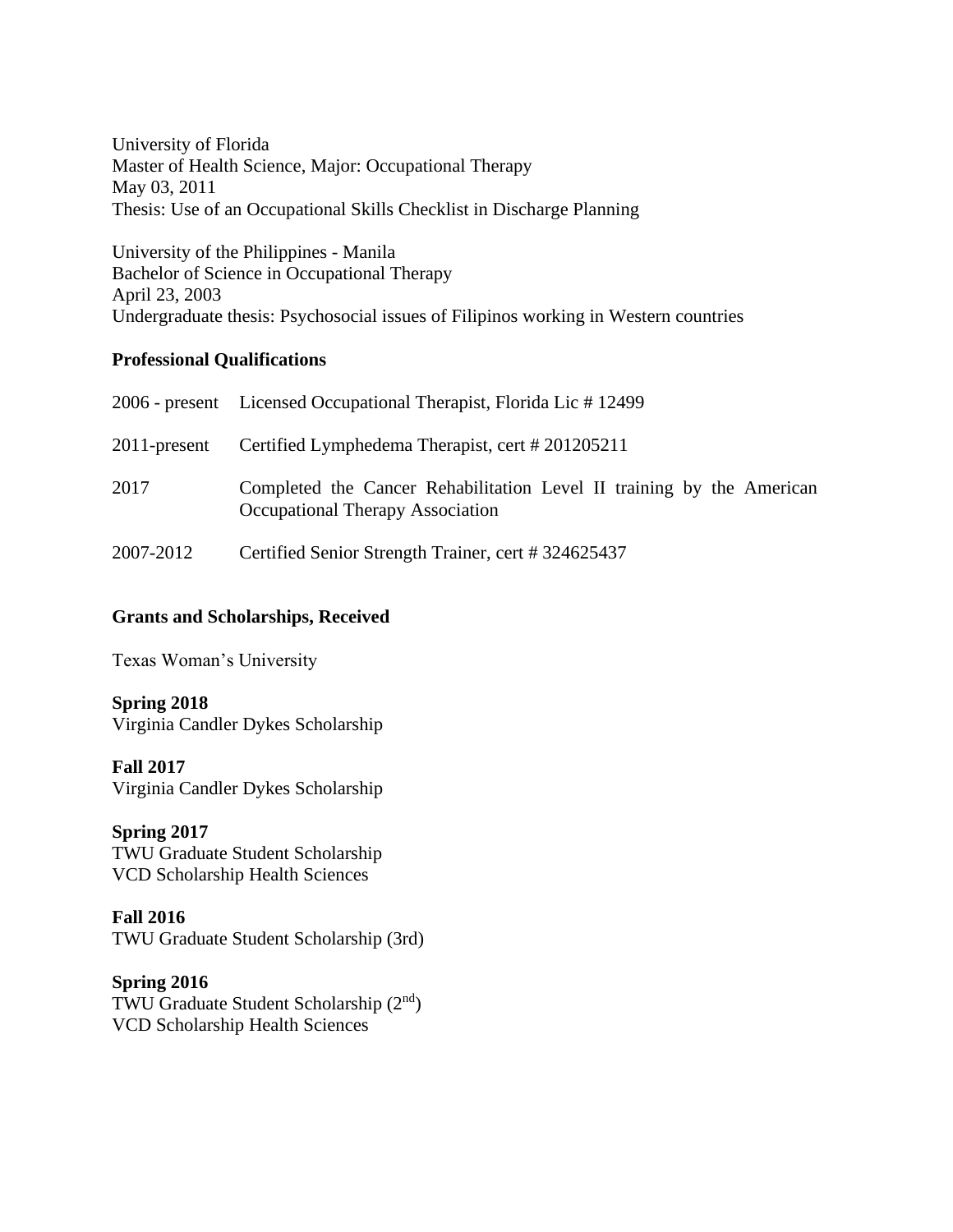#### **Fall 2015**

TWU Graduate Student Scholarship (2<sup>nd</sup>) VCD Scholarship Health Sciences

### **Spring 2015**

TWU Graduate Student Scholarship VCD Scholarship Health Sciences

## **Fall 2014**

TWU Graduate Student Scholarship VCD Scholarship Health Sciences

### **Peer-Reviewed Publications**

- Bowyer, P., Tiongco, C., Rubio, L., Liu, J., & Whisner, S. M. (2018). Admission Requirements and Practices in Entry-Level Occupational Therapy Programs. Journal of Occupational Therapy Education, 2 (3). https://doi.org/10.26681/jote.2018.020301
- Rubio, K. (2018). Lymphedema Self-Management. OT Practice. (23) 1. 8-12.
- Rubio, L.K. (2012). How "Baby Boomers" will impact health care and OT. ADVANCE for Occupational Therapy Practitioners. (28)4. 17 & 46.
- Rubio, K. (2015). The effects of lymphedema on activities of daily living. Florida Occupational Therapy Quarterly Newsletter, Winter 2015.

### **Peer-Reviewed Presentations**

Rubio, L.K. & Bowyer, P. Use of the Remotivation Process in an Occupational Therapy Program for Clients With Breast Cancer‑Related Lymphedema: A Preliminary Study. *American Occupational Therapy Association Annual Conference, April 2019; New Orleans, LA.*

Bowyer, P., Tiongco, C., & Rubio, L.K. A Preliminary Study of Commonly Used Assessment Instruments in Occupational Therapy Practice: Implications and Future Directions. *World Federation of Occupational Therapy Congress, May 2018; Cape Town, South Africa.*

Bowyer, P., Tiongco, C., & Rubio, L.K. A Preliminary Study of Commonly Used Assessment Instruments in Occupational Therapy Practice: Implications and Future Directions. *American Occupational Therapy Association Annual Conference, April 2018; Salt Lake City, UT.*

Rubio, L.K. & Bowyer, P. Use of the Remotivation Process in an Occupational Therapy Program for Clients With Breast Cancer‑Related Lymphedema: A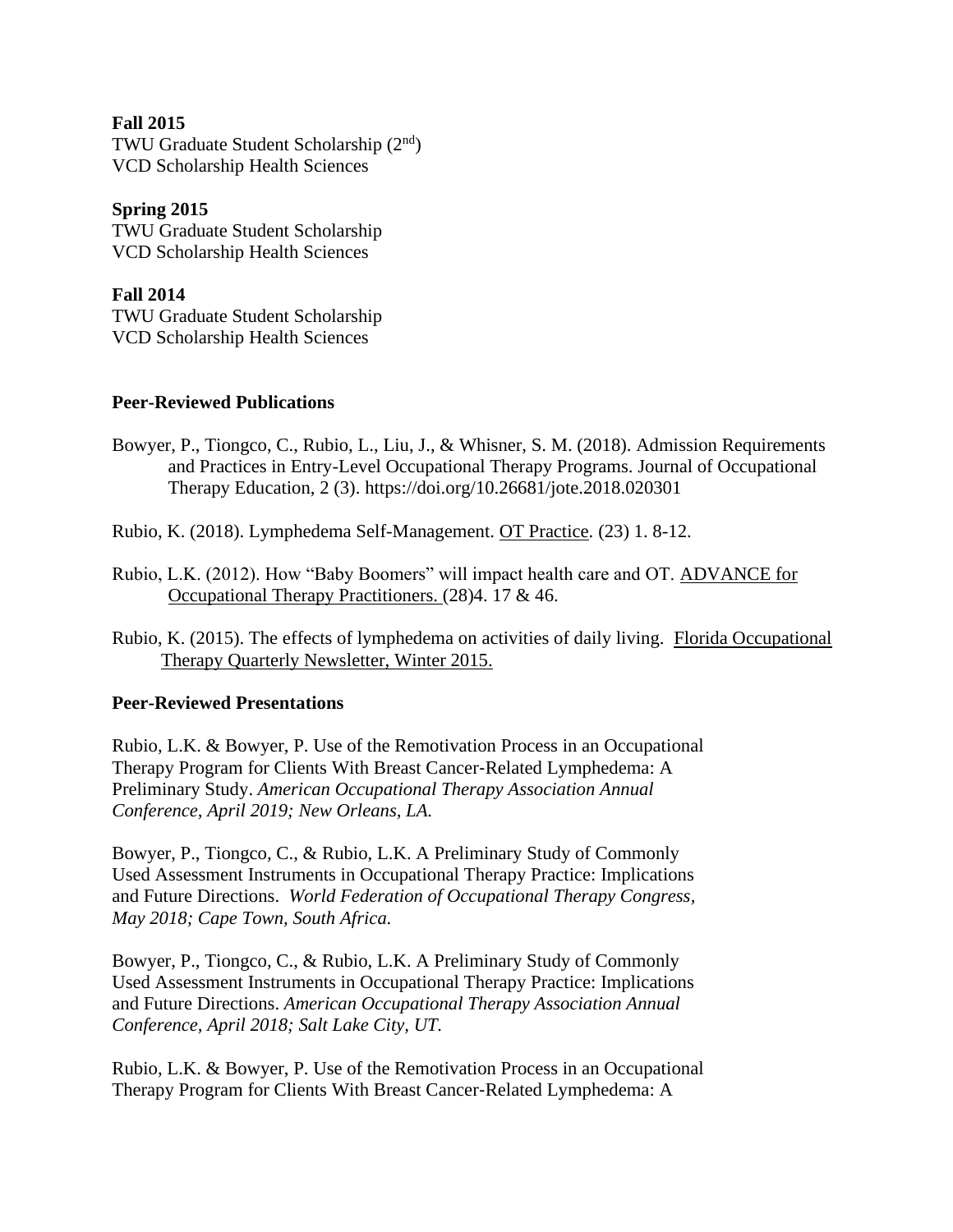Preliminary Study. *American Occupational Therapy Association Annual Conference, April 2018; Salt Lake City, UT.*

Rubio, L.K. & Bowyer, P. A client's perspectives on the role of occupational therapy in breast cancer-related lymphedema. *5 th International Institute on Kielhofner's Model of Human Occupation, October 2017; Houston, TX.*

Rubio, L.K. & Bowyer, P. A client's perspectives on the role of occupational therapy in breast cancer-related lymphedema*. American Occupational Therapy Association March 2017; Philadelphia, PA.*

Rubio, L.K. & Bowyer, P. A client's perspectives on the role of occupational therapy in breast cancer-related lymphedema. *Florida Occupational Therapy Association Annual Conference, November 2016; Orlando, FL.*

Rubio, L.K. & Baxter, F. How does adaptation occur in the brain? *Texas Occupational Therapy Association Annual Conference, November 2015; Dallas, TX.*

#### **Invited Presentations**

Rubio, L.K. Occupational Therapy in Breast Cancer-Related Lymphedema Glass Half Full Occupational Therapy Talk Podcast, June 2017. <http://glasshalffullot.com/podcast/breast-cancer-related-lymphedema/>

#### **Current Professional Memberships**

Florida Occupational Therapy Association Member # 699811

American Occupational Therapy Association Member # 4273662

World Federation of Occupational Therapy Member # 4273662

#### **Teaching Experience**

2020 Adjunct Faculty, NOVA Southeastern University Department of Occupational Therapy, Doctor of Occupational Therapy Program Courses taught: OTD 8273 Occupational Therapy Interventions III (Spring) OTD 8103 Kinesiology of Occupations (Fall)